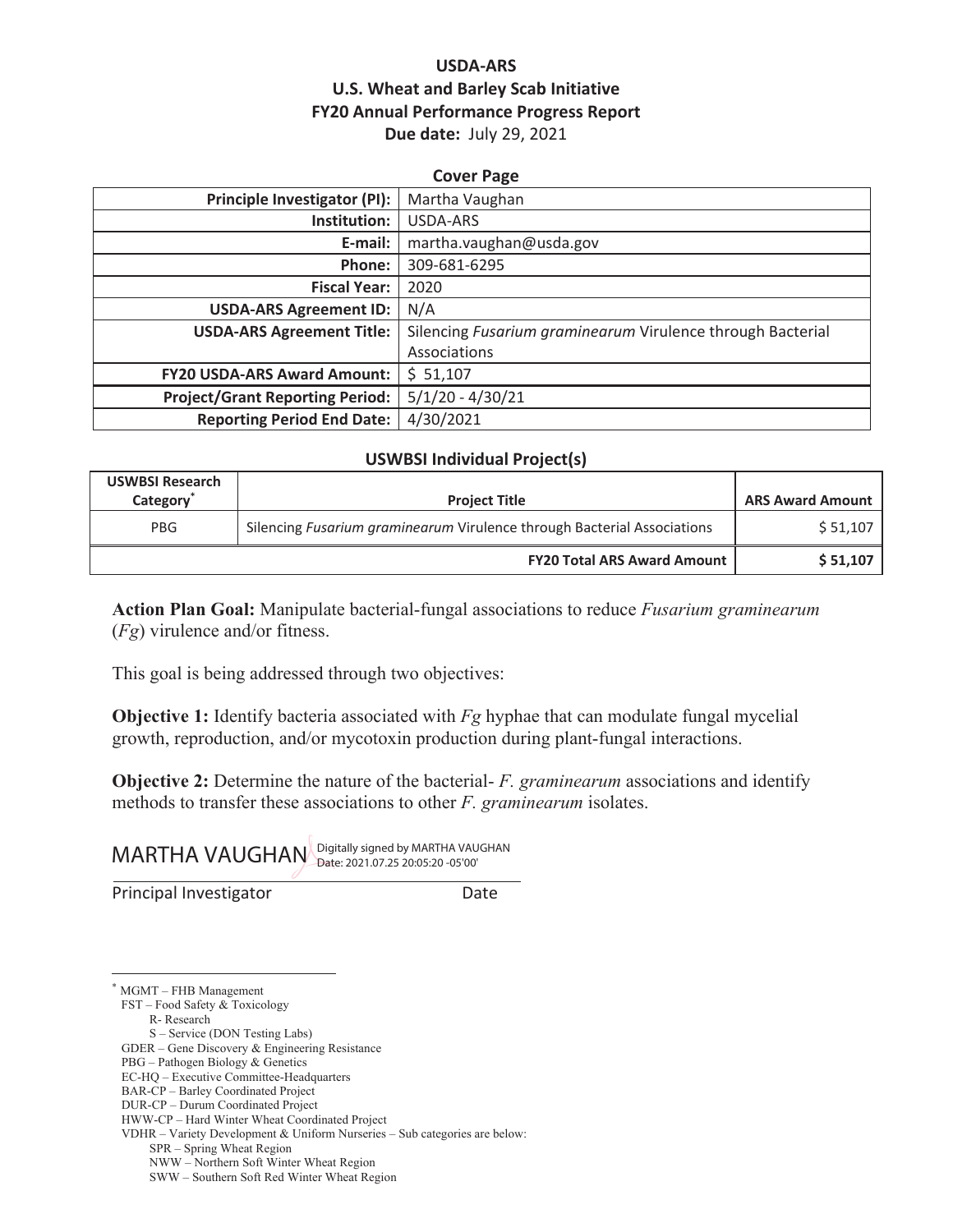**Project 1:** *Silencing Fusarium graminearum Virulence through Bacterial Associations*

### **1. What are the major goals and objectives of the research project?**

**Action Plan Goal:** Manipulate bacterial‐fungal associations to reduce *Fusarium graminearum* (*Fg*) virulence and/or fitness.

This goal is being addressed through two objectives:

**Objective 1:** Identify bacteria associated with *Fg* hyphae that can modulate fungal mycelial growth, reproduction, and/or mycotoxin production during plant‐fungal interactions. **Objective 2:** Determine the nature of the bacterial‐ *Fg* associations and identify methods to transfer these associations to other *Fg* isolates.

**2. What was accomplished under these goals or objectives?** *(For each major goal/objective, address these three items below.)*

#### **a) What were the major activities?**

Objective 1: We identified two *Fg* strains associated with bacteria: a) F131+, was found to be associated with a *Stenotrophomonas* species and b) 47556+, was identified to have an association with *Paenibacillus illinoisensis.* The *Fg* strains were cured from their bacterial associations and the cured and uncured strains fitness were compared by evaluating the ability of the strains to produce deoxynivalenol (DON) in liquid culture, produce perithecia on wheat straw in microcosms, and cause disease on wheat.

The *Fg* strains were cured of bacterial associations using a mixture of antibiotics. PCR was used to validate that the *Fg* strains were cured from the bacteria. The bacteria were isolated from the fungal strains and sequenced for identification. As a control, Gz3639 was similarly treated with antibiotics following the same procedures. To compare fitness of the strains we evaluated differences in toxin production, perithecia production and disease formation on wheat. The cured and uncured strains were grown in mycotoxin inducing agmatine media and the amount of DON produced was estimated from extracted cultures using GCMS. The strains were used to inoculate sterile wheat straw in microcosms and the number of perithecia produced were counted on day 14, 21 and 28. Apogee wheat was inoculated with the cured and uncured strain and the number of FHB symptomatic florets were scored on day 7, 10, 14, 17, and 21. After scoring on day 21, the inoculated heads were collected, lyophilized, pulverized and separated for biochemical and molecular analyzes. The amount of DON was estimated via GCMS analysis and the amount of *Fg* and associated bacteria were determined using quantitative PCR. Three experimental replicates were performed to assess reproducibility of fitness traits using Gz3639 as a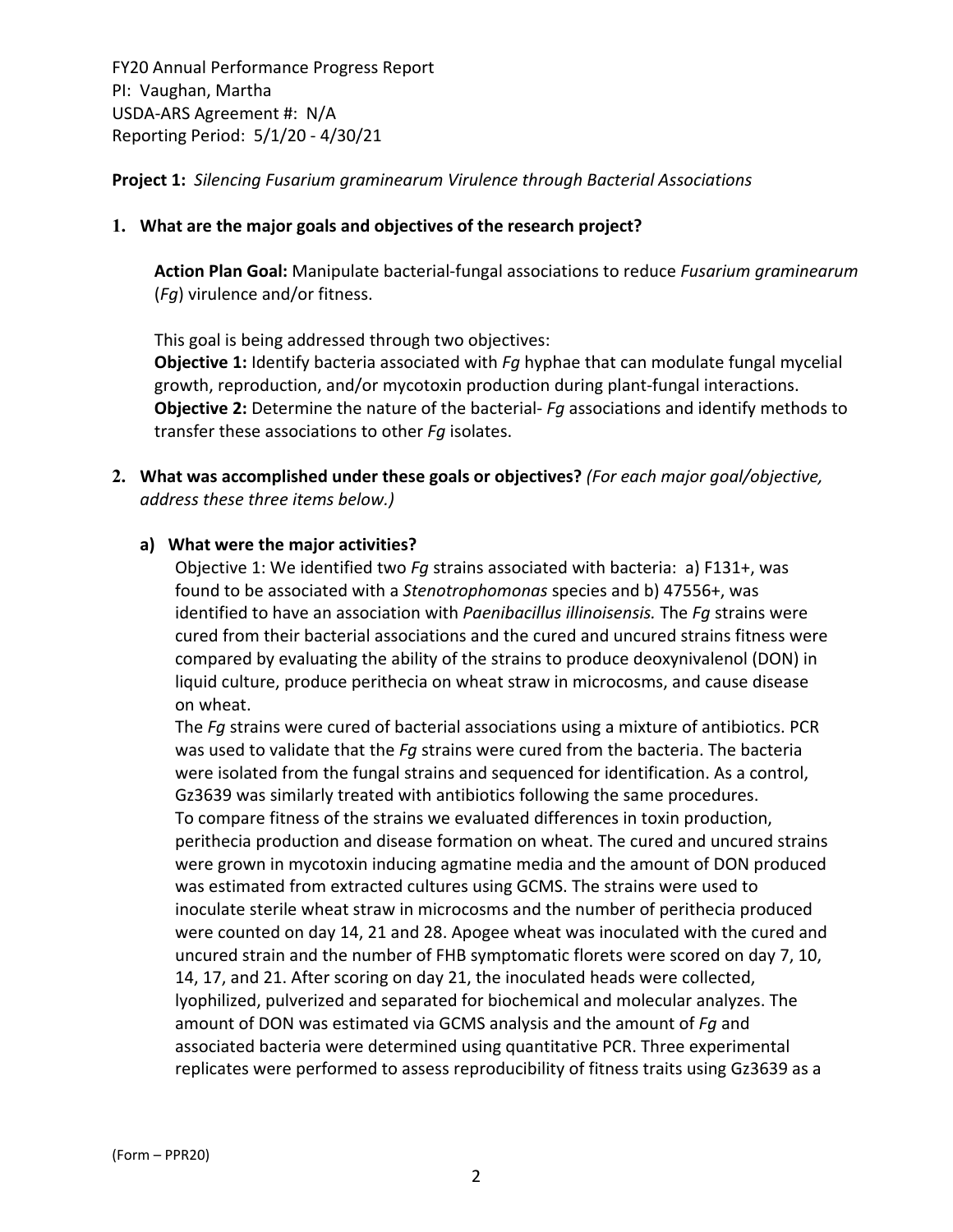> control to ensure that the antibiotic treatment did not result in any unintended fitness costs.

> Objective 2: We utilized microscopy and molecular biology techniques to elucidate the nature of the bacterial associations and attempted to reconstitute the natural association. Under the microscope, bacteria could be observed on the hyphae of 47556+ but not F131+. However, if the hyphae of F131+ were crushed the bacteria was visible. DNA extraction and PCR amplification with species‐specific primers validated the endosymbiotic association in the absents of external visualization. To determine if 47556+ also had an endosymbiotic association in addition to its visible ectosymbiotic association with *Paenibacillus,* the fungus was repeatedly washed with 0.02% tween water over a filter that was large enough for the bacteria to pass through but not the fungal hyphae (40 micron). The washed hyphae were grown on V8 media and visualized under the microscope, but the bacterial cells were no longer visible. Additionally, the hyphae were collected, DNA was extracted, and quantitative PCR was used to verify that no bacteria remained.

> Once we had validated that *Stenotrophomonas* had an endosymbiotic association with *Fg* strain F131 and *P. illinoisensis* had an ectosymbiotic association with 47556. We tested if the bacterial associations could be vertically transferred with the spores. Microcosms containing wheat straw were inoculated with the different strains, after perithecia were formed, fired spores where collected from the lids of the dishes, and regrown on media. The *Fg* hyphae were then assessed for bacterial associations as above.

Attempts to reconstitute the bacterial associations with fungal hyphae by mixing the bacteria back with the cured *Fg* strain were unsuccessful and did not restore the phenotype of reduced *Fg* fitness. Further experiments using more complex reassociation methods were postponed due to ongoing laboratory occupancy limitations due to the pandemic.

#### **b) What were the significant results?**

We discovered that *Stenotrophomonas* and *Paenibacillus* bacteria can form associations with *Fg* strains that reduce the fungal pathogens fitness.

*Stenotrophomonas* formed an endosymbiotic association with the *Fg* strain, F13. This association was not vertically transferred with the fungal spores, but significantly compromised the strains reproductive fitness by reducing perithecia production by approximately 83% in comparison to the cured strain (Figure 1). Furthermore, the association did not affect the strains ability to produce DON or its ability to cause disease on wheat.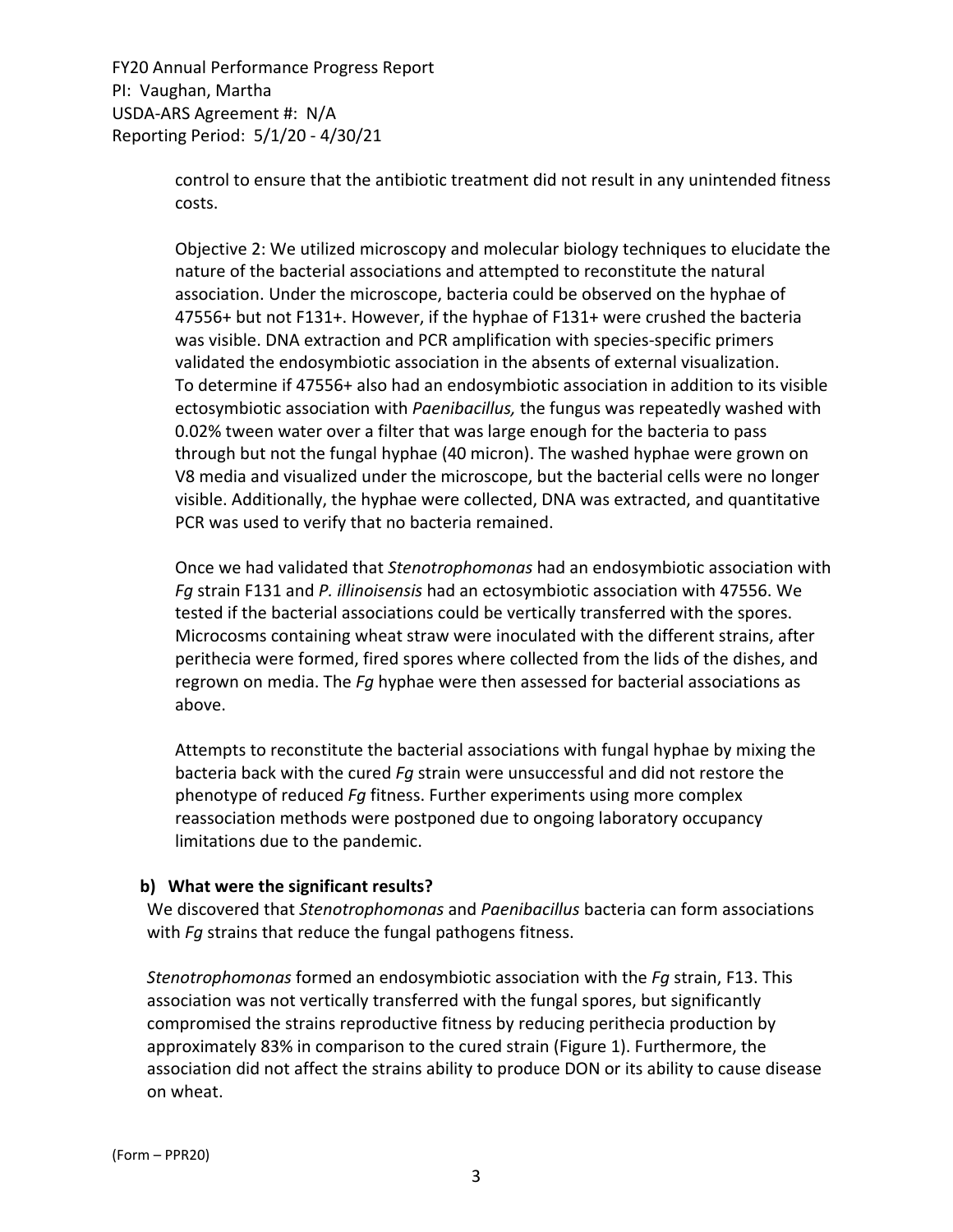> *Paenibacillus* formed an ectosymbiotic association with *Fg* strain, 47556. The association was vertically transferred with spores but did not affect perithecia production. However, the association significantly reduced the strains ability to produce DON and cause disease in wheat. Three independent experimental replicates revealed that the strain associated with *P. illinoisensis* caused approximately 50% less visual disease, 70% less pathogen biomass, and produced 80% less DON (Figure 2).

Mixing the cured *Fg* strains with the bacteria was not sufficient to reconstitute the association and resulting phenotype of less disease. In planta the relative amount of *Paenibacillus* (Pb DNA) to wheat DNA (Ta DNA) or Fusarium (Fg DNA) was not correlated with DON concentration but there was a visible difference between the naturally associated strain Fg47556+ and the Fg47556 cured with the *Paenibacillus* added back (Figure 3).



**Figure 1.** *Fg* strain, F131 which has endosymbiotic association with *Stenotrophomonas*, produces significantly less perithecia than the corresponding cured strain. Additionally, simply mixing the cured strain with the bacterial symbiont did not reconstitute the observed phenotype.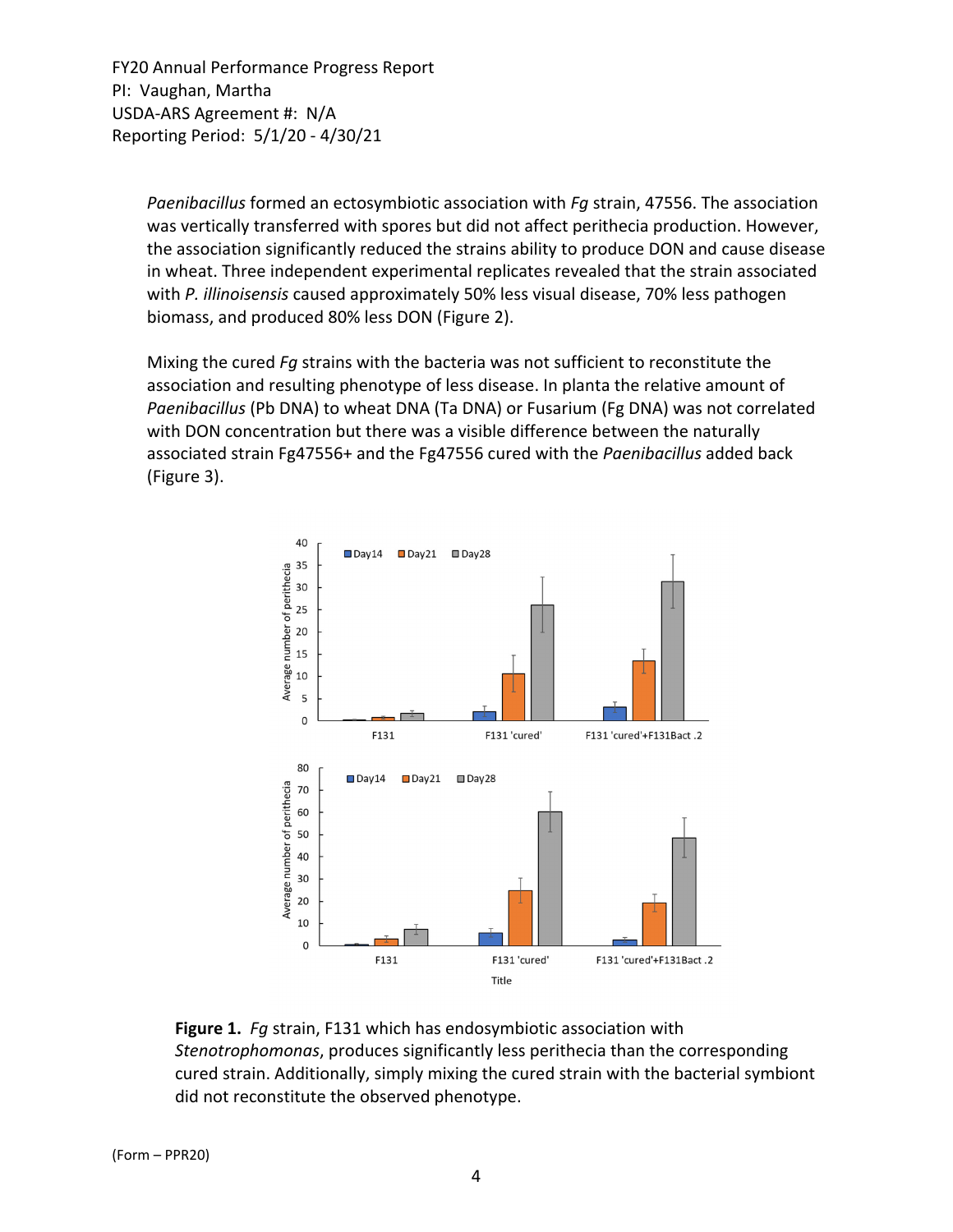

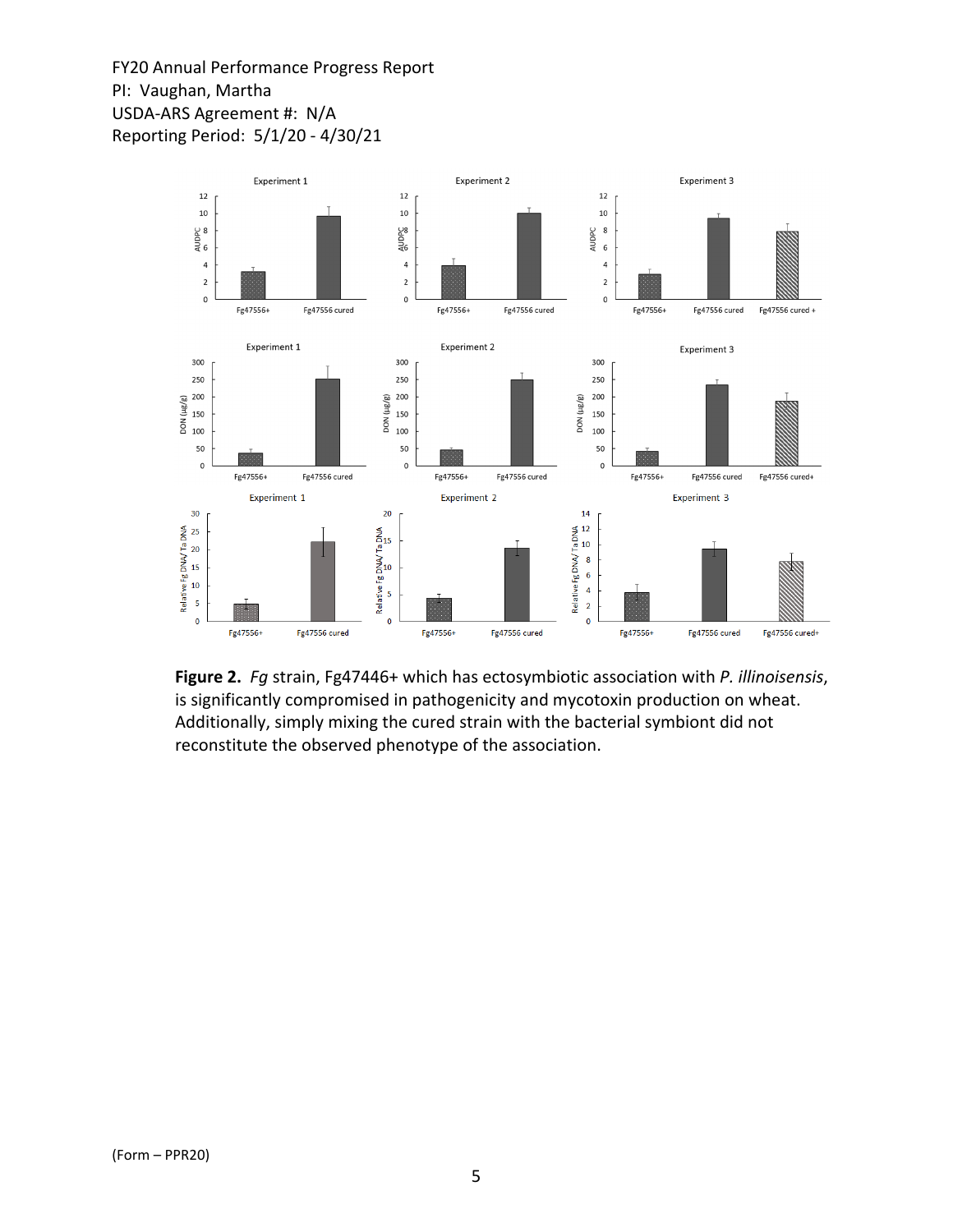

**Figure 3.**In planta, the relative amount of *Paenibacillus* (Pb DNA) to wheat DNA (Ta DNA) or Fusarium (Fg DNA) was not correlated with DON concentration ([ ]). Mixing the cured strain with the bacterial symbiont did not reconstitute the observed phenotype of less DON and the relative amounts of Pb DNA/ Fg DNA are much lower in the mix.

#### **c) List key outcomes or other achievements.**

- We have identified a strain of *Stenotrophomonas* that can form an association with *Fg* and compromise its reproductive fitness by reducing perithecia production by approximately 83%.
- We have identified a strain of *Paenibacillus illinoisensis* that can form a vertically transferrable ectosymbiotic association with *Fg* and significantly reduce its pathogenic fitness resulting in 50% less disease and 80% less DON of wheat.

**Key outcome:** Demonstrated that bacteria associations with *Fusarium graminearum* have the potential to be used as novel biocontrol agents to reduce a) pathogen inoculum formation and b) crop losses to disease and mycotoxin contamination.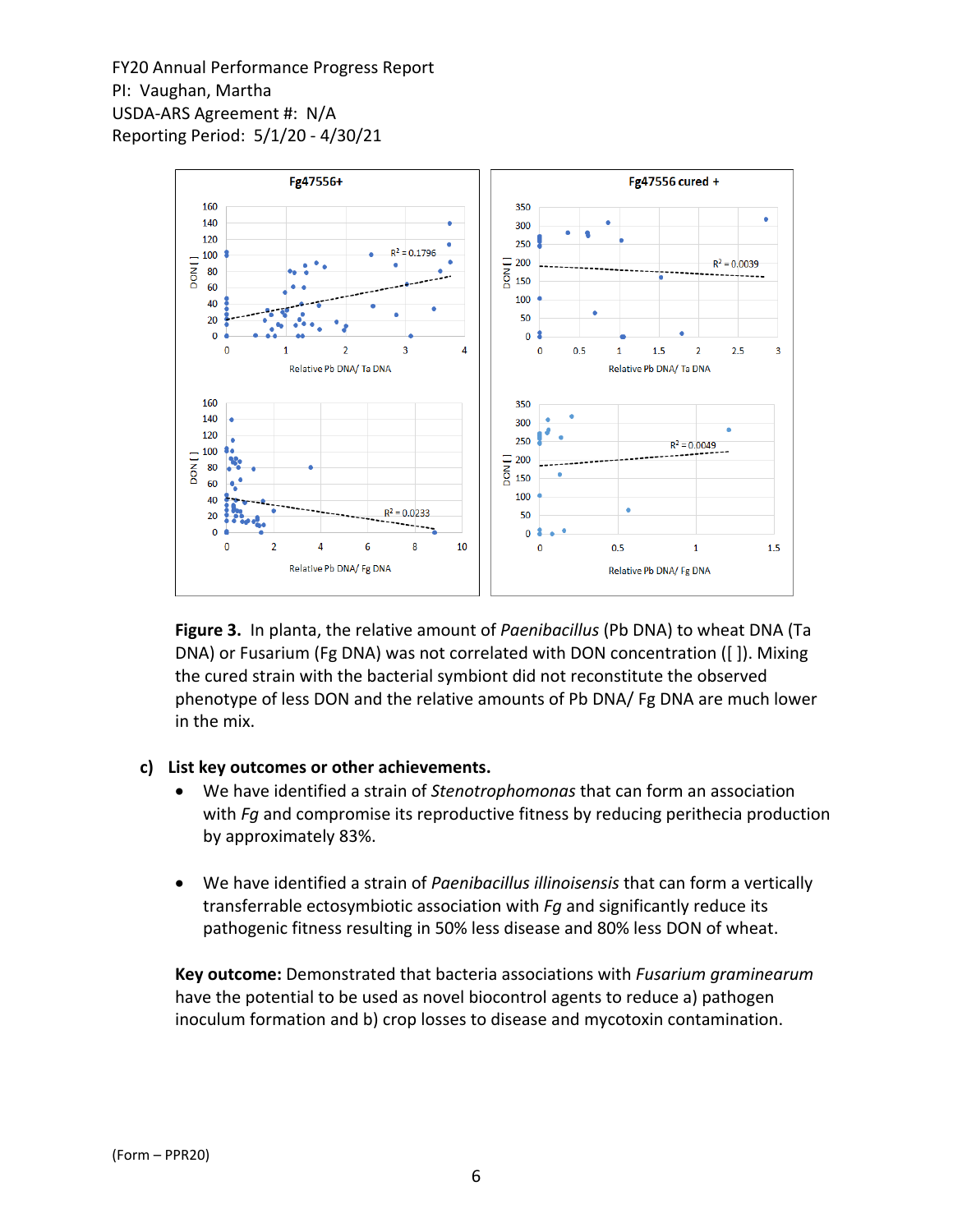# **3. Was this research impacted by the COVID‐19 pandemic (i.e. university shutdowns and/or restrictions, reduced or lack of support personnel, etc.)? If yes, please explain how this research was impacted or is continuing to be impacted.**

Since March of 2020 the USDA ARS had been operating under a mandatory maximum telework posture due to the pandemic. Onsite work is restricted to 25% normal capacity. While under these restrictions we have diligently worked to meet milestones, but regardless some of the proposed disease assays which required consistent everyday plant care were not possible to complete. Particularly, we were unable to complete the characterization of *Fusarium graminearum* disease phenotypes after attempting the bacterial re‐associate. Furthermore, we still have several re‐association methods, which we have not attempted. The USDA leadership has indicated that they do not anticipate us being back to full staff normal operation till Jan 2021.

#### **4. What opportunities for training and professional development has the project provided?**

During the first year of this project, a trainee, Nathan Kemp, was employed via the USDA Agricultural Research Service (ARS) Research Participation Program, which is administered through the US Department of Energy's Oak Ridge Institute for Science and Education (ORISE). This Research Participation Program provides opportunities for students, postgraduates, established scientists and faculty to participate in programs, projects and activities at ARS‐designated facilities to help ARS solve agricultural problems of high national priority. The program pairs young individuals who are focused on science, technology, engineering and math (STEM) with ARS research scientists and allows these individuals to gain experience in all aspects of the scientific research process in one of the ARS laboratory settings.

Nathan's research activities as an intern included data collection and analysis. He contributed to experimental design and expanded his knowledge on a variety of new culturing methods, research assays and use of specialized equipment. Nathan also helped prepare a poster which was presented at last year's USWBSI. I am very proud to report that Nathan recently obtained a permanent technical support research position with another scientist at the USDA.

#### **5. How have the results been disseminated to communities of interest?**

These results have been presented at the USWBSI forum and a manuscript is currently in preparation.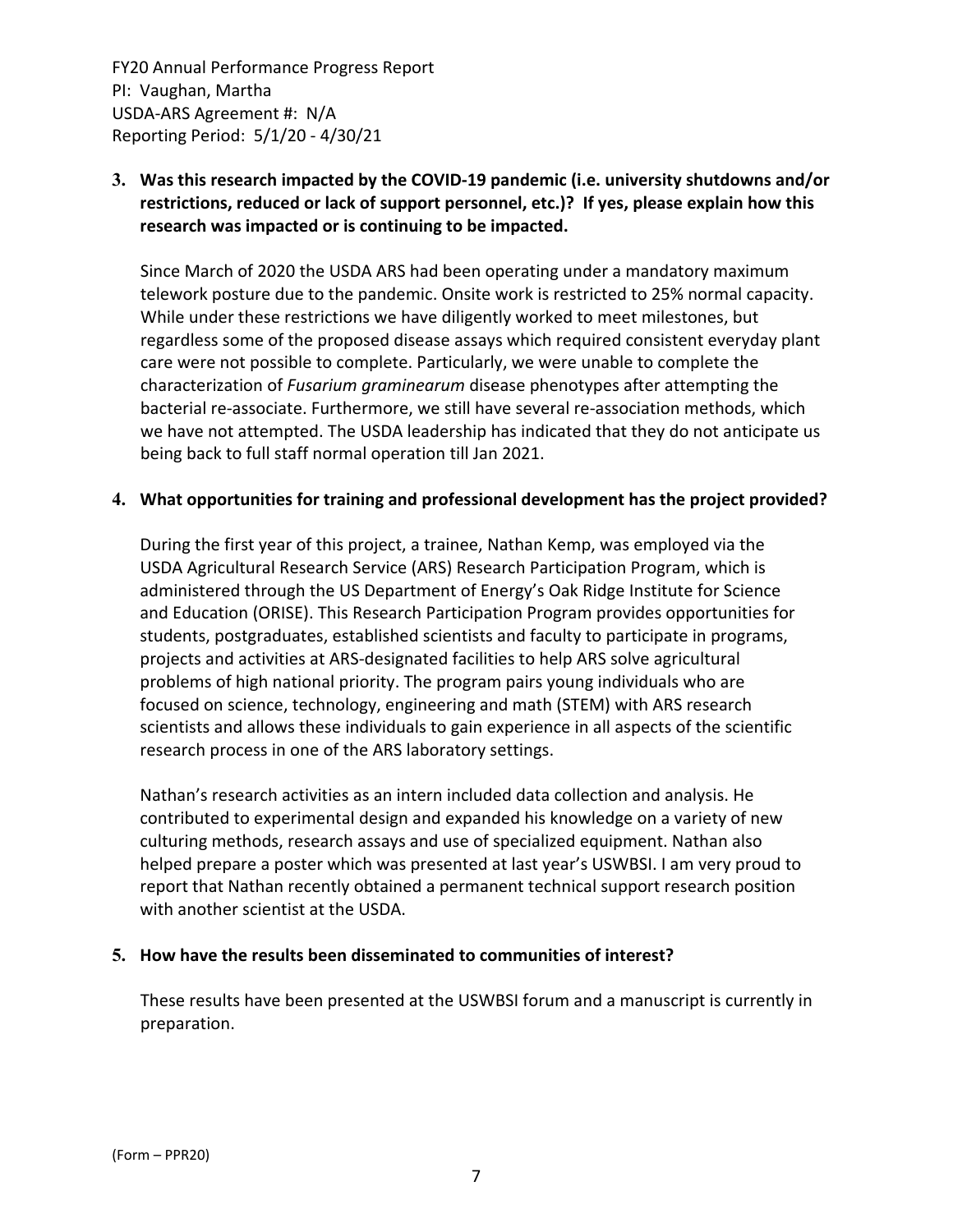# **Training of Next Generation Scientists**

**Instructions:** Please answer the following questions as it pertains to the FY20 award period (5/1/20 ‐ 4/30/21). The term "support" below includes any level of benefit to the student, ranging from full stipend plus tuition to the situation where the student's stipend was paid from other funds, but who learned how to rate scab in a misted nursery paid for by the USWBSI, and anything in between.

**1. Did any graduate students in your research program supported by funding from your USWBSI grant earn their MS degree during the FY20 award period?** ☐Yes ☒No

**If yes, how many?** Click to enter number here.

**2. Did any graduate students in your research program supported by funding from your USWBSI grant earn their Ph.D. degree during the FY20 award period?**

 $\square$ Yes  $\square$ No **If yes, how many?** Click to enter number here.

**3. Have any post docs who worked for you during the FY20 award period and were supported by funding from your USWBSI grant taken faculty positions with universities?** ☐Yes ☒No

**If yes, how many?** Click to enter number here.

**4. Have any post docs who worked for you during the FY20 award period and were supported by funding from your USWBSI grant gone on to take positions with private ag‐ related companies or federal agencies?**

☐Yes ☒No

**If yes, how many?** Click to enter number here.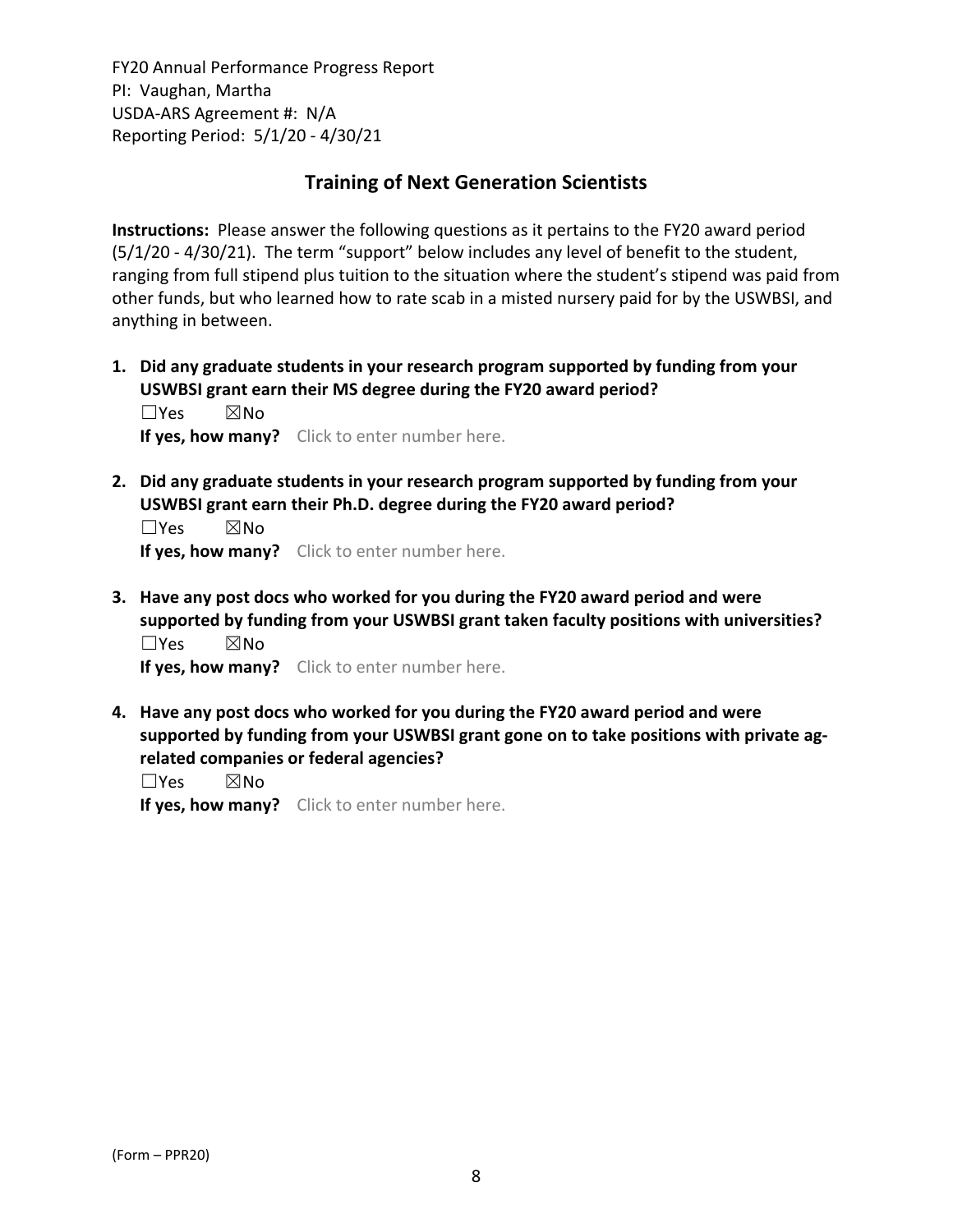# **Release of Germplasm/Cultivars**

**Instructions:** In the table below, list all germplasm and/or cultivars released with full or partial support through the USWBSI during the FY20 award period (5/1/20 - 4/30/21). All columns must be completed for each listed germplasm/cultivar. Use the key below the table for Grain Class abbreviations. 

| <b>Name of Germplasm/Cultivar</b> | <b>Grain Class</b>    | <b>FHB Resistance</b>                                  | <b>FHB</b><br>Rating<br>$(0-9)$ | Year<br><b>Released</b> |
|-----------------------------------|-----------------------|--------------------------------------------------------|---------------------------------|-------------------------|
| Not applicable to this project.   | Select Grain<br>Class | Select what represents<br>your most resistant<br>check | Enter as<br>text 0-9<br>rating  | Select Year             |
| Click here to enter text.         | Select Grain<br>Class | Select what represents<br>your most resistant<br>check | Enter as<br>text 0-9<br>rating  | Select Year             |
| Click here to enter text.         | Select Grain<br>Class | Select what represents<br>your most resistant<br>check | Enter as<br>text 0-9<br>rating  | Select Year             |
| Click here to enter text.         | Select Grain<br>Class | Select what represents<br>your most resistant<br>check | Enter as<br>text 0-9<br>rating  | Select Year             |
| Click here to enter text.         | Select Grain<br>Class | Select what represents<br>your most resistant<br>check | Enter as<br>text 0-9<br>rating  | Select Year             |
| Click here to enter text.         | Select Grain<br>Class | Select what represents<br>your most resistant<br>check | Enter as<br>text 0-9<br>rating  | Select Year             |
| Click here to enter text.         | Select Grain<br>Class | Select what represents<br>your most resistant<br>check | Enter as<br>text 0-9<br>rating  | Select Year             |
| Click here to enter text.         | Select Grain<br>Class | Select what represents<br>vour most resistant<br>check | Enter as<br>text 0-9<br>rating  | Select Year             |
| Click here to enter text.         | Select Grain<br>Class | Select what represents<br>your most resistant<br>check | Enter as<br>text 0-9<br>rating  | Select Year             |
| Click here to enter text.         | Select Grain<br>Class | Select what represents<br>your most resistant<br>check | Enter as<br>text 0-9<br>rating  | Select Year             |
| Click here to enter text.         | Select Grain<br>Class | Select what represents<br>your most resistant<br>check | Enter as<br>text 0-9<br>rating  | Select Year             |
| Click here to enter text.         | Select Grain<br>Class | Select what represents<br>your most resistant<br>check | Enter as<br>text 0-9<br>rating  | Select Year             |
| Click here to enter text.         | Select Grain<br>Class | Select what represents<br>your most resistant<br>check | Enter as<br>text 0-9<br>rating  | Select Year             |
| Click here to enter text.         | Select Grain<br>Class | Select what represents<br>your most resistant<br>check | Enter as<br>text 0-9<br>rating  | Select Year             |

NOTE: Leave blank if you have nothing to report or if your grant did NOT include any VDHR-related projects.

**NOTE:** List the associated release notice or publication under the appropriate sub-section in the 'Publications' section of the FPR.